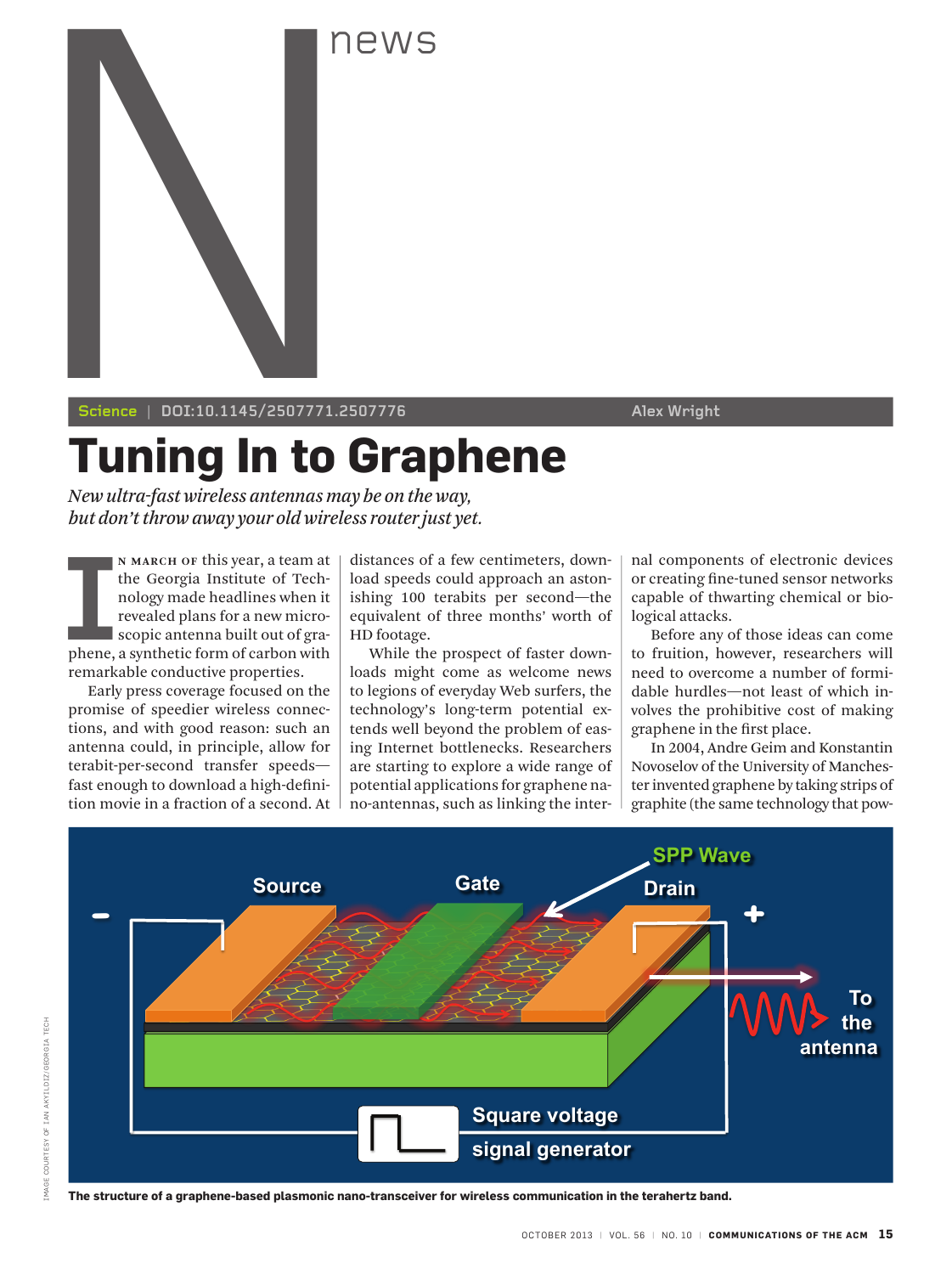ers the humble Number 2 pencil) and attaching them to adhesive tape, then repeatedly separating the strips until they had isolated a one-atom thick layer of the substance they dubbed graphene.

Ever since that discovery—which earned Geim and Novoselov a Nobel Prize in 2011—graphene has generated a level of excitement in the materials engineering world not seen since the late-1990s boom in carbon nanotubes.

Some might argue that carbon nanotubes offer a cautionary tale: a muchhyped new material that failed to live up to its initial promise. Graphene's real-world prospects remain uncertain, given its current manufacturing cost of \$3,000 per square meter, but its promoters hold out hope that researchers will address that challenge in the years to come.

Several major university research initiatives are now under way to explore new techniques for working with graphene, some of them supported by a major research funding initiative from the European Union. Meanwhile, companies like IBM, Intel, and Samsung are moving quickly to perfect new techniques for synthesizing the material.

This flurry of activity stems from graphene's seemingly incredible promise. It is exactly one atom thick—as close to a two-dimensional material as possible. It is also nearly transparent, and flexible enough to take almost any form, yet it is also extremely dense harder than steel or diamond.

That remarkable combination of lightness, flexibility, and strength has prompted scientists to envision any number of potential manufacturing uses, including ocean liners, airplanes, automobiles, washing machines, transparent touch screens, and new kinds of solar cells.

Beyond its remarkable structural properties, graphene also boasts a perfect honeycomb structure that allows electrons to move with almost no resistance, up to 500 times faster than in silicon. That level of conductivity makes it ideally suited for building transistors, processors, memory, cellphones—or antennas.

Like carbon nanotubes, graphene features plasmons (electron oscillations) in one-dimensional structures that support the transmission of sur-



**Nanomaterials enable new technologies.** 

face waves at frequencies in the terahertz band (0.1THz–10THz). Many other materials, like fibers and plastics, are transparent at these frequencies, but graphene's dense structure allows it to propagate these signals quite effectively.

The Georgia Tech team, led by Ian Akyildiz, has proposed making an antenna out of graphene by creating pieces of graphene that are between 2 and 100 nanometers wide and one micrometer long, each capable of detecting electromagnetic waves in the terahertz frequency band. By using ultra-thin graphene nanoribbons instead of relatively larger graphene sheets, the team has found they can enhance the propagation of surface plasmon polariton waves, thus improving performance. The team's results will appear in a forthcoming issue of IEEE's *Journal on Selected Areas in Communication*.

Such antennas would be small enough to fit inside any number of microelectronic components. By stitch-

**Graphene is just one atom thick, nearly transparent, and flexible enough to take almost any form, yet it is also extremely dense harder than steel or diamond.** 

ing together multiple components in this way, the nano-antennas could create an entirely new kind of nanonetwork in which devices communicate directly with each other.

In addition to providing a way to link all kinds of devices directly to each other and to the Internet, commercial graphene nano-antennas could also enable new kinds of access networks for 5G systems and small cell-enabled cellular network architectures for beyond 4G (B4G) networks.

Communicating over the terahertz band would also allow for higher bandwidth than conventional microwave or gigahertz bands. Those performance gains come at a price, however; graphene nano-antennas work best at ranges of less than one meter.

"The advantage of the terahertz band is the gigantic capacity," says Akyildiz. "The disadvantage is that they are distance-limited, because it is so fine-grained that the water particles and gas molecules in the air affect the signal propagation. Gas molecules are the biggest enemy."

Given these limitations, most research is currently focused on applications that involve communicating over short distances. That line of research has been evolving for several years, since well before the invention of graphene.

Peter J. Burke of the University of California, Irvine, conducted some of the foundational work on nanoantennas, developing the first RF circuit model for carbon nanotubes. Based on that early work, his team began to contemplate the possibility of nanoscale antennas, developing the first theoretical models of a carbon nanotube antenna, predicting—correctly—that they would work well at terahertz frequencies.

Burke's team has since moved on to working with graphene, in part because graphene holds a major advantage over carbon nanotubes: the ability to tune its conducting properties.

"Graphene is interesting mainly because it enables very efficient dynamic control of the antenna's parameter at terahertz frequencies," says Julien Perruisseau-Carrier of the École Polytechnique Fédérale de Lausanne in Switzerland, whose team performed important early work on graphene an-